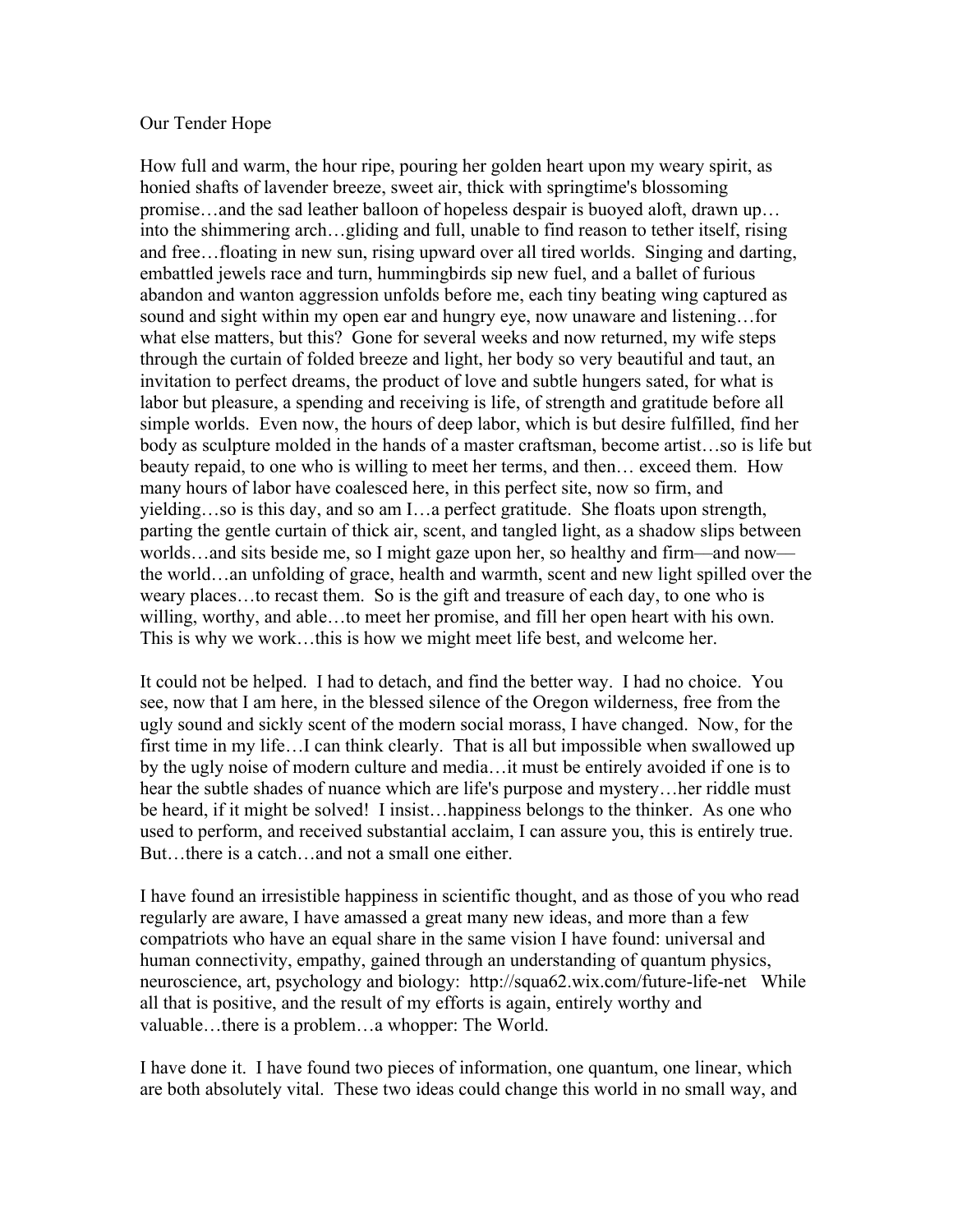let me be entirely clear––change it for the better. Indeed, the more radical quantum idea, could produce nontoxic drugs…non-addictive and non-toxic drug effects. This is very important, and could lower drug prices, and save many lives while allowing the treatment of a variety of diseases in new ways. This idea…is huge, and could help millions. I have just found several more papers, and am likely to be correct here. Yes I am. Information, quantum information can be photonically entangled into a neutral substrate…and drug effects may be produced with information alone. The other idea is linear, and will allow a pill to be formulated to ameliorate Parkinsonian symptomatology and prevent its onset. These ideas, could treat chronic pain, addiction, and a host of other ailments, without toxic drugs. Can you imagine, the effects of heroin delivered to treat chronic pain, or addiction, without the addictive drug? Can you imagine dopamine delivered across the BBB? Can YOU see that these ideas are important? Can you? I doubt it. I really do. I am exhausted and cynical from trying. It seems, that to discover a new idea which could make a huge difference and produce piles and piles of silly little dollars, is not worth much…and I have found, no one save quantum scientists, neuroscientists and the heads of top labs will listen…the people with the money…are deaf. I have the best labs ready, the world's best, and no one will help…all are so very foolish. Those with the most valuable commodity in this age, money, are valueless. They do…nothing.

The frustration began to ruin me. How angry one becomes to spend months speaking to the deaf! Ah…there was no choice…none. I had to detach. All these bankers are blind and deaf…none comprehend me in even the slightest way. The celebrities are unreachable, Sergey Brin completely impossible to contact…Andy Grove…a shadow unresponsive. No one, will listen. All let the situation sit, and twist as a noose around the neck of human suffering…no one cares.

So, what is health? Read the first paragraph and know the answer. That is what proper dopaminergic and endorphin distribution looks like as it forms the transference which creates health of our human potential. So few will ever know it. Those who are sick, will…remain so, or, be addicted to toxic, expensive, often deadly drugs. It can be helped of course, and this series of ideas, the linear so certain, the quantum so promising if unknown, will always remain unknown, or worse still…will soon be discovered and bought, patented and levied against the bulk of human suffering, to create profit for a corporation or vile government. Either way, I am unable to stop it. I am sorry, but I can no longer stand the weight of it all…and must retire from the hideous world of human ignorance and money. I will take my new knowledge, heal, warm, sustain and help… myself. The rest, can not be helped. They are too ignorant, and far too ill. This is my conclusion. There is little else I can do. I can not save them, share my knowledge, or happiness, with a broken world.

But.

Perhaps I can share this with *you*…here, let me show you a new dream: The malls have collapsed, and the stores, stuffed with useless junk, are all closed. The people, are few, and each is as you or I: a tenderness perched between laughter and tears…filled with feeling, a human. There is only birdsong, bloom, glade, and sun…and then, the arch of